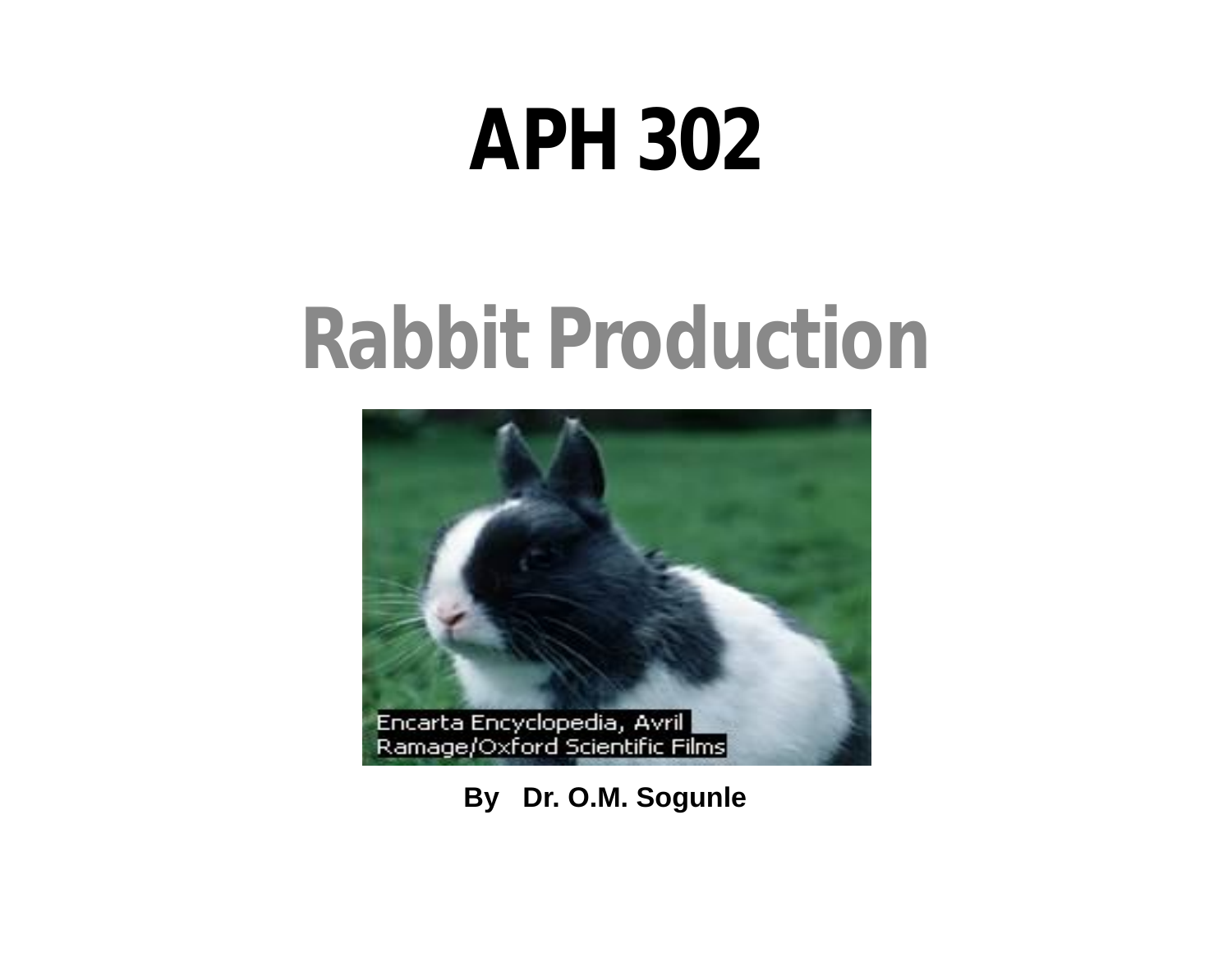# **Introduction**

- $\triangleright$  About 66 varieties of the domesticated rabbit are derived from a wild rabbit native to Europe and Africa.
- **Examples** of the varieties include: *Angora, Belgian, Dutch, Himalayan, lop, Siberian, Patagonian, silver-tip, Polish, and Flemish.*

#### **Characteristics include:**

- 1. Varying colours through every grade, shade, and mixture, from pure white to all black; in coat from very short to long.
- 2. Silkyhair capable of being woven.
- 3. Style of ears from the prick ear—erect, small and almost as stiff as metal—to the floppy, broad, soft-skinned lopped ear, which hangs to the ground.
- $\triangleright$  Domestic rabbits warn one another of danger by thumping on the ground with their hind feet.
- $\triangleright$  They are bred as pets, for genetic studies, for laboratory experimentation, and for their meat and furs.
- $\triangleright$  Rabbits' furs are sold under the trade names of arctic seal, clipped seal, and lapin.

#### **Rabbits belong to the family Leporidae of the order Lagomorpha. The w ild rabbit of Europe and Africa as** *Oryctolagus cuniculus.*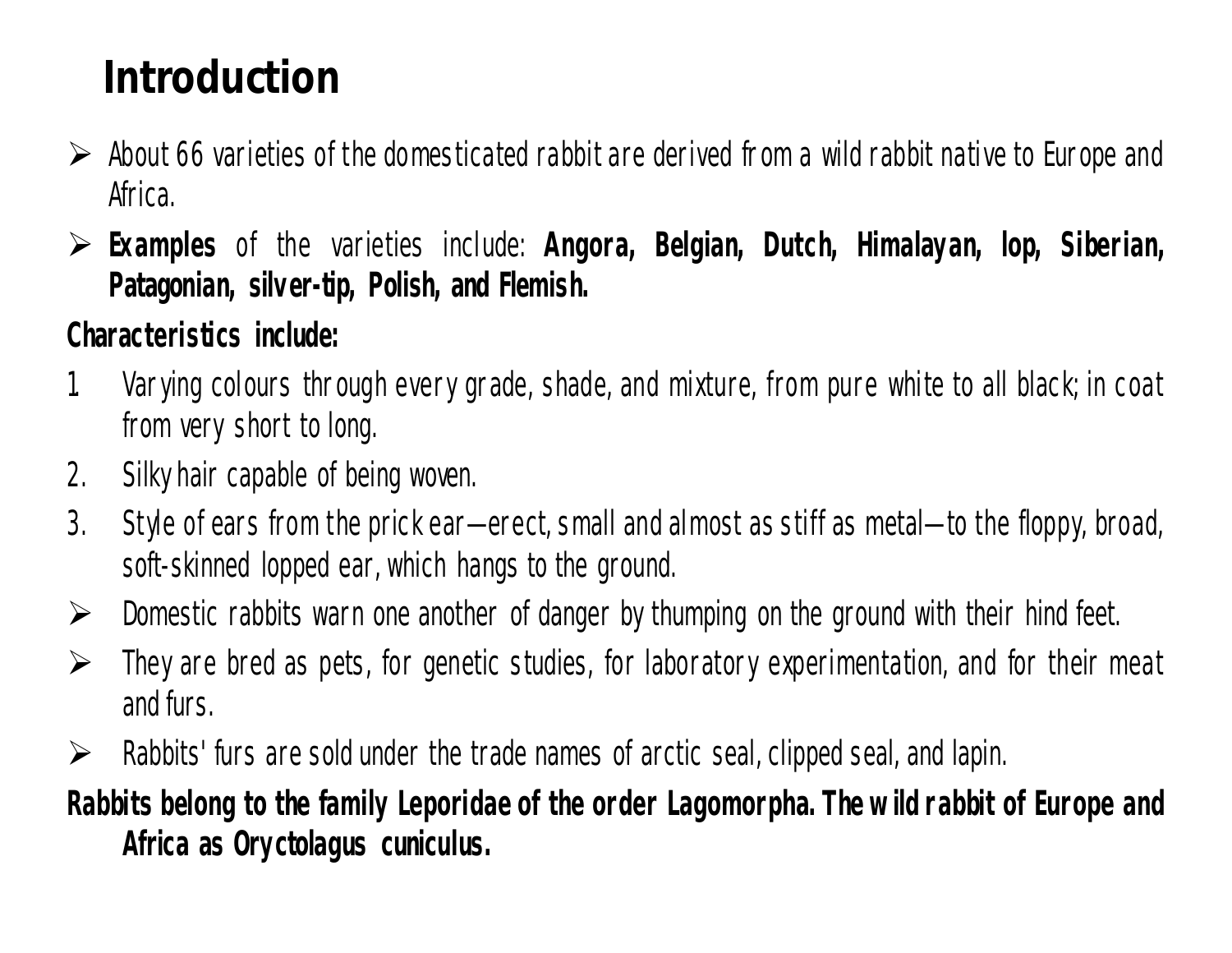# **Reasons for keeping Rabbits**

- The meat is tasty, good quality and similar to chicken meat.
- There are few religious or other taboos on rabbit meat. *Islam does not prohibit eating rabbit meat.*
- Initial capital outlay is minimal. With some scrap wood or bamboo, a hutch can be constructed.
- They are like other animals all over the world used as a saving account.
- The quantity of meat provided by a rabbit is big enough for a small party or a family dish.
- $\triangle$  Because the does produce offspring regularly they form a regular source of income instead of a large amount at once.
- Feeding rabbits can be very cheap. Kitchen wastes can provide the main feed at almost no cost.
- ◆ Rabbits require no force to be restrained which is unlike bigger animals.
- The manure (which does not smell too much) can be used for vegetable growing.
- The skin 'pelt' is valuable if there is market for it.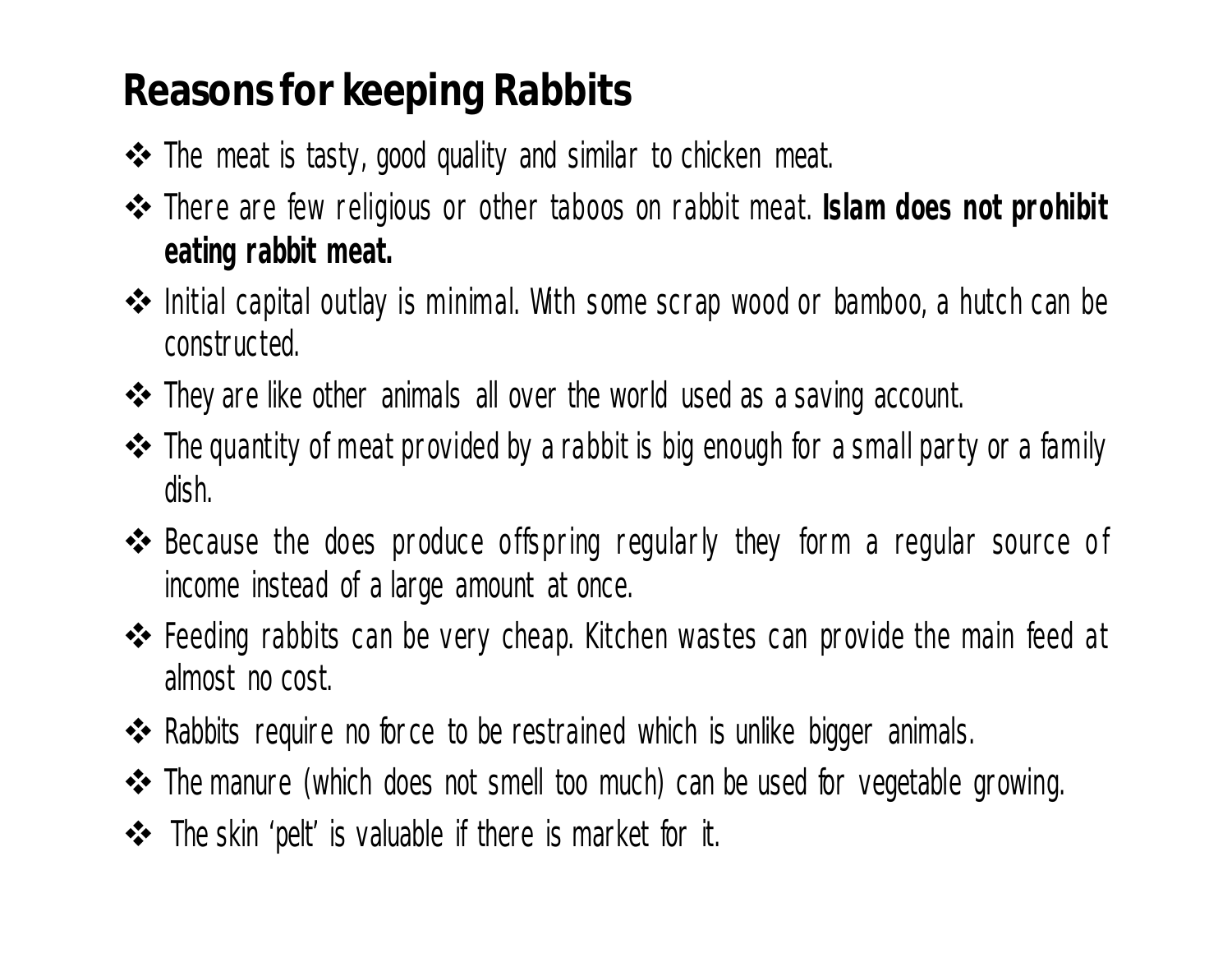#### **Disadvantages of Keeping Rabbits**

- $\checkmark$  Keeping rabbits will certainly take up some of ones time. For example, keeping 5 to 10 rabbits will take 1 to 2 hours a day for cleaningand feeding.
- $\checkmark$  Diseases are common and unlike chickens, specific rabbit medicines are not easily available.

#### **Breeds of Rabbits:**

 Chinchilla, Flemish giant, Angora, New Zealand Red, Florida White, Dutch,California White, etc.

#### **Subdivisions of the Breeds:**

- 1. Fancy and Fur Breed
- 2. MeatBreed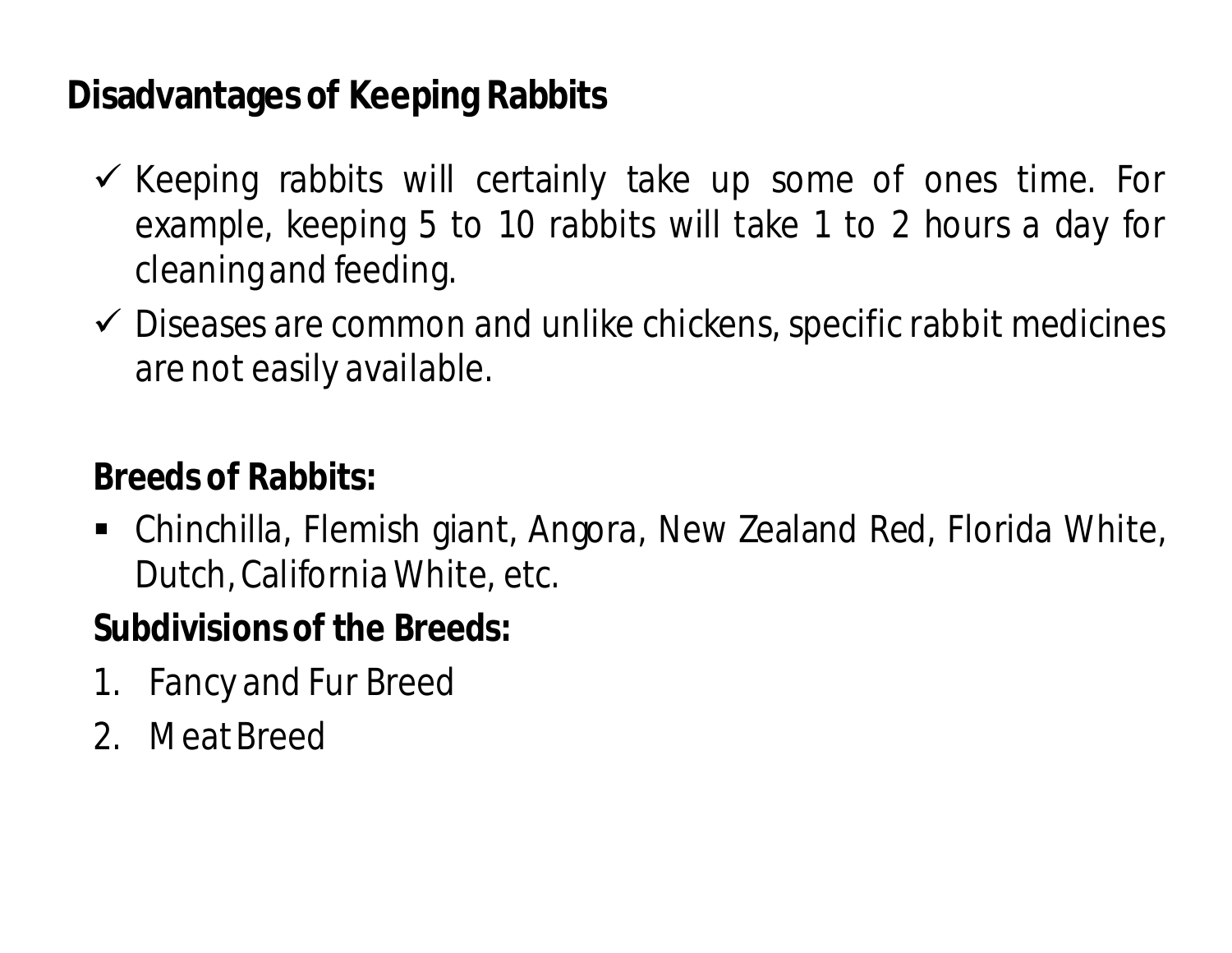#### **Characteristics of the Breeds**

#### **1. Fancy and Fur Breed:**

- $\checkmark$  Not a good meat producer
- $\checkmark$  Do not have large litter size
- $\checkmark$  Not resistant to diseases
- $\checkmark$  Have nice skins (pelts), nice colours and funny ears. An Example is Angora.

#### 2. **Meat Breed**

- $\checkmark$  Called utility breed: have fast growth rate, large and frequent litter.
- $\checkmark$  Differentiated on weight basis as
- 1. Light breed ( 2-3kg adult weight)
- 2. Mediumbreed (3-5kg adult weight)
- 3. Heavy breed (>5kg adult weight)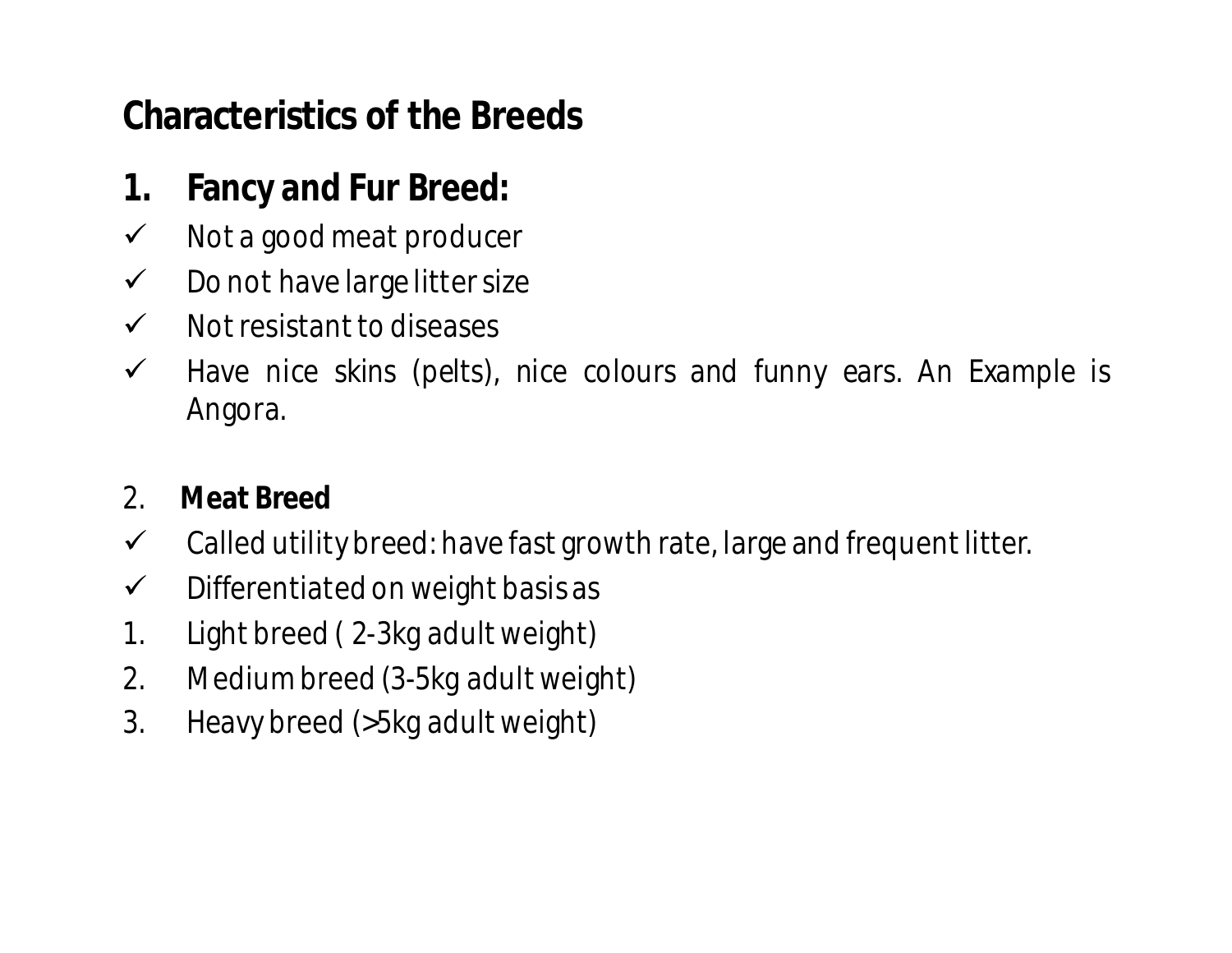## **Sexing of Rabbits**

• Sexing of very young rabbit is not easy.

#### **Procedures:**

- 1. For Buck: Older bucks have two visible \*testes. For young buck, hold the rabbit on his back down, put one finger on the tail side of the genital apparatus and one on the abdominal side. Press down gently and stretch the organ, if a small curved penisshows, it is a buck.
	- \**Do not confuse two small glands about the size of a pinhead on either side of the sexual organ with the testes.*
- 2. For Doe: Hold the rabbit on his back down, put one finger on the tail side of the genital apparatus and one on the abdominal side. Press down gently and stretch the organ, if a long slit appears, it is a doe.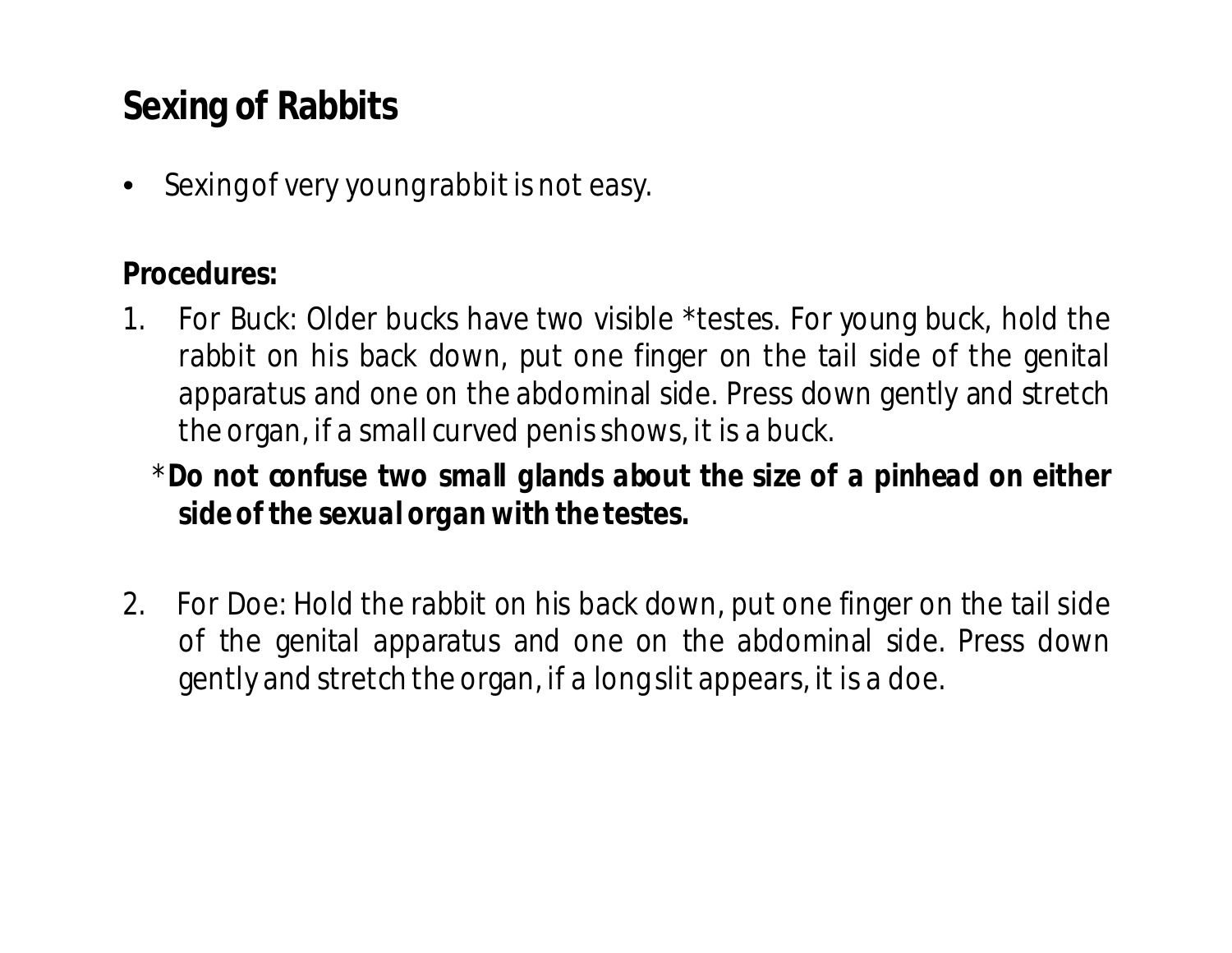# Pictures on the sexes of rabbits

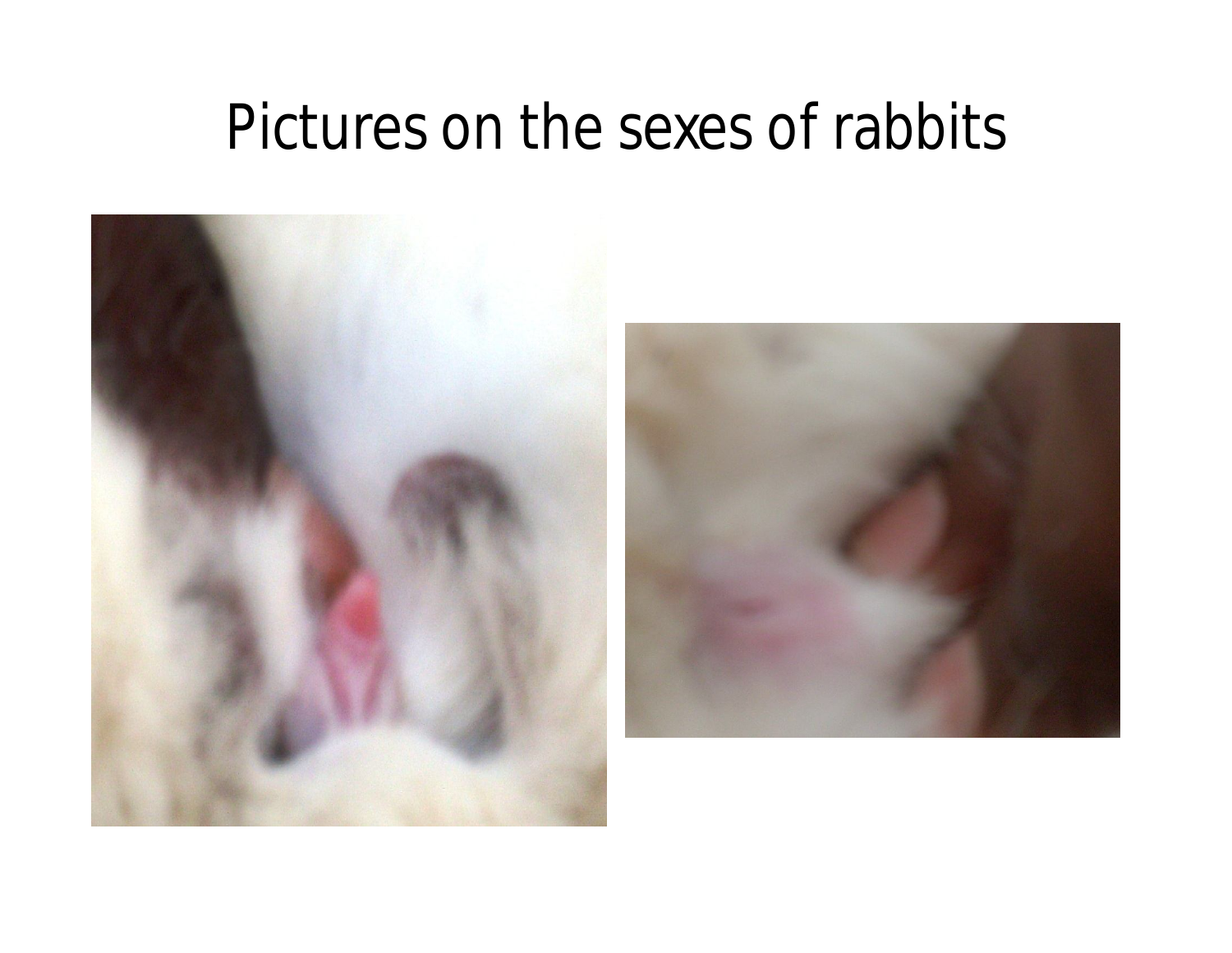# **Selection of Stock**

- The selection criteria hinge on the health of the rabbit. These are:
- $\checkmark$  Smooth skin
- $\checkmark$  Standing ears
- $\checkmark$  Clear eyes
- $\checkmark$  Quiet breathing
- $\checkmark$  No mange: forming scabs around the nose, eyes, at the edges of the ears or inside the ears
- **NB**. *Put the rabbit on the ground and let them jump to watch for irregular legs, inspect the anus to see if its dirty from diarrhoea. Dirty front legs and/or dirty nose may indicate a coughing disease (pasteurellose).*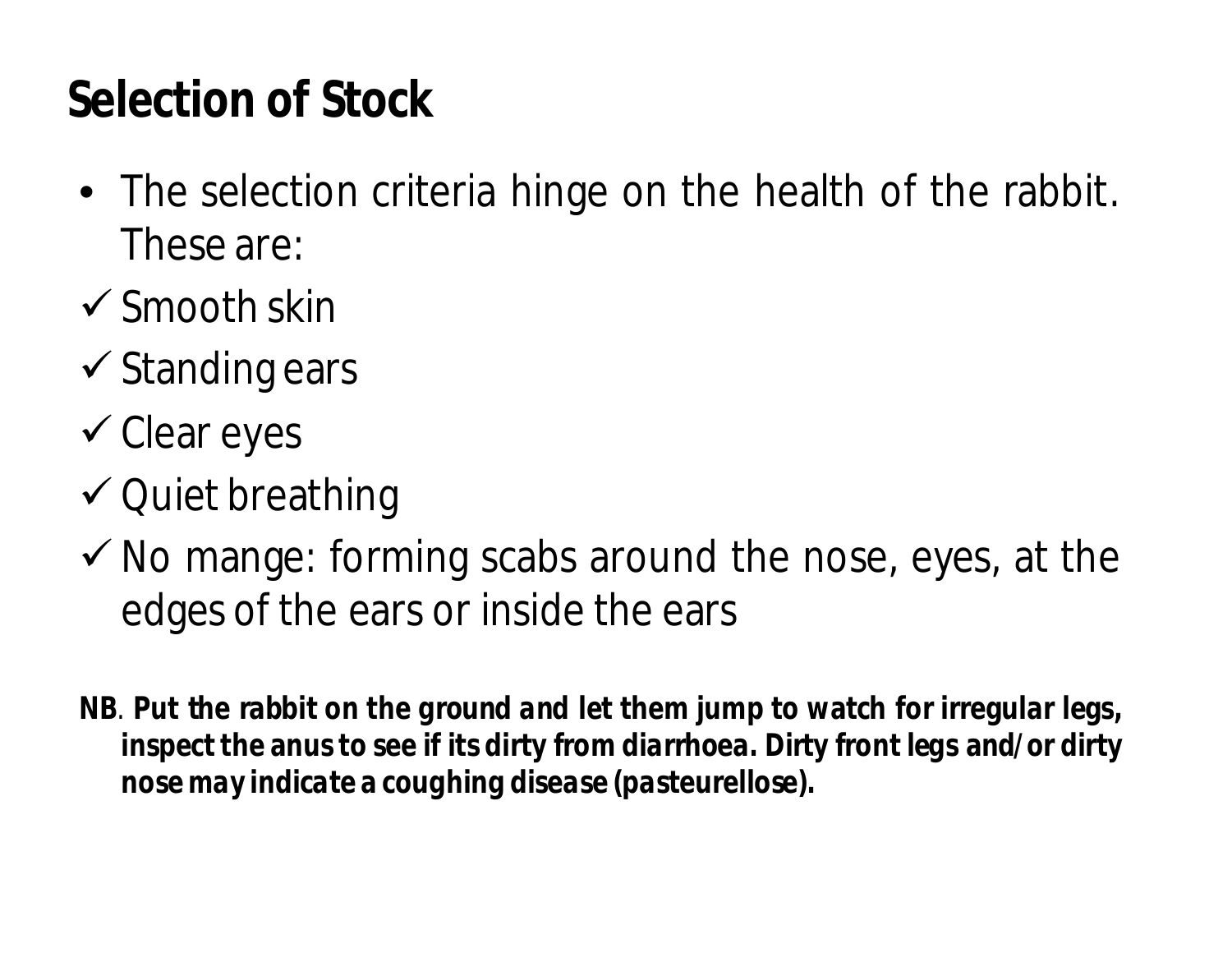# **Reproduction: Mating & Kindling**

#### • **The Buck**

- $\checkmark$  Age of first mating is dependent on the breed and individual development e.g. 4-5 months for light breeds and 9-12months for heavy breeds.
- $\checkmark$  One buck can easily handle up to 10 or more does. This depends on mating intensity, heat, stress, age of the buck, nutrition, etc.
- $\checkmark$  The buck's hutch is at a distance from the doe so they will not get accustomed to each other's smell.

#### • **TheDoe**

- $\checkmark$  This requires more care and attention.
- $\checkmark$  Age of first mating is also dependent on the breed and individual development e.g. 4-5 months for light breed and 7-9 months for heavy breed.
- $\checkmark$  Note that does mature earlier than the bucks.
- $\checkmark$  Does do not have clear reproductive cycle though exhibits periods of greater willingness to accept the buck. However, the buck is refused sometimes.
- **Signs of heat** are: restlessness, noisiness, rubbing of her chin on the feeding tray and reddish vulva.
- NB. Do not wait for these signs, put the doe with the buck at any time (early morning or late *afternoon) since the doe experiences spontaneous ovulation after mating*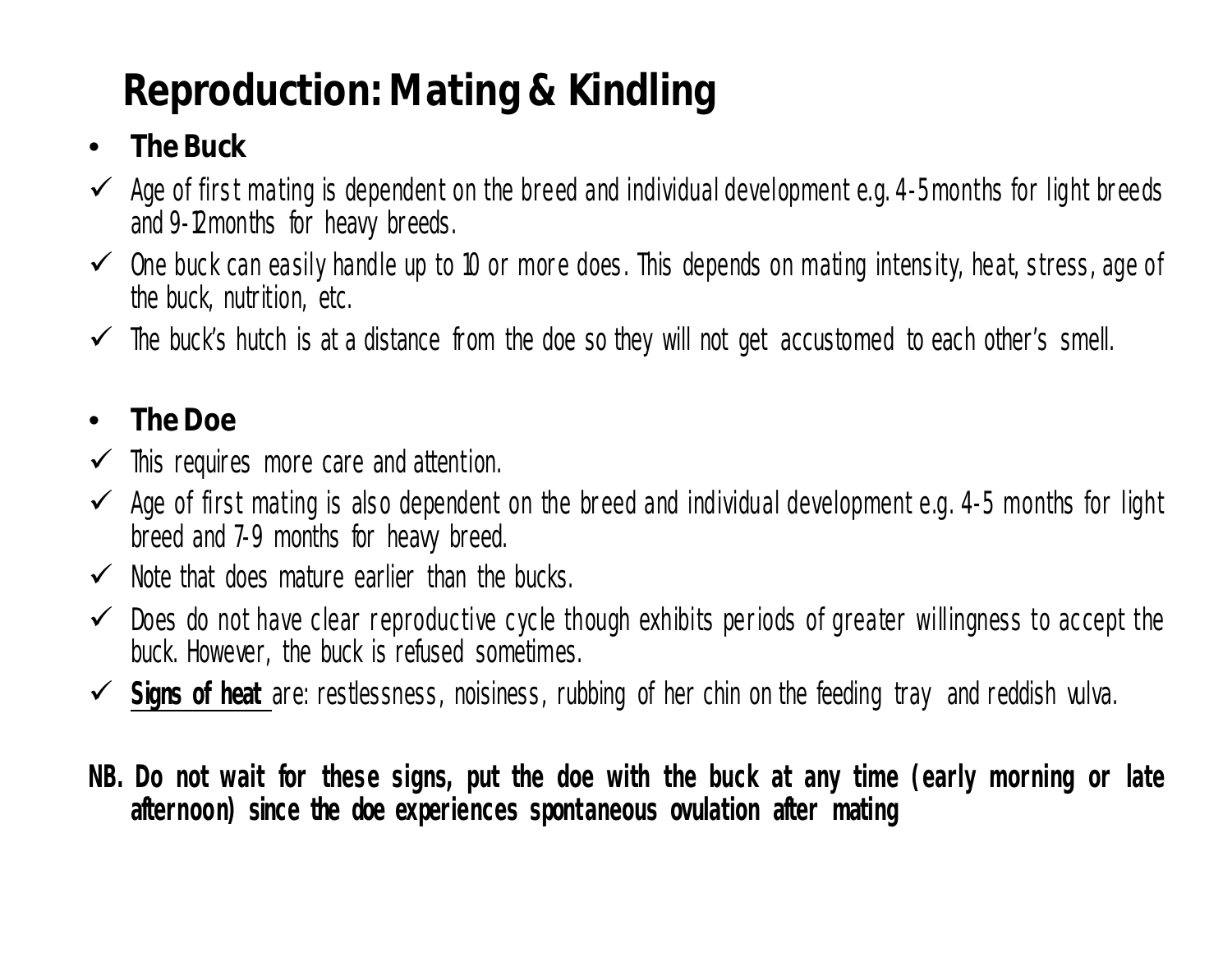# **Mating**

- $\checkmark$  Mating should be carried out during the cooler times of the day, early morning or late afternoon
- $\checkmark$  Take the doe to the buck and not the other way. If you put the buck in the hutch of the doe, she tends to defend her territory and fighting ensues.
- $\checkmark$  once the doe accepts the buck, she will sit down in his hutch and raise her rear end.
- $\checkmark$  Mating has taken place when the male falls aside or backwards after mounting the doe. Often the buck makes a characteristic cry of pain or pleasure. If the doe is willing to be mated, effective mating takes place within the first 5-15minutes.
- $\checkmark$  If mating was successful, carefully take the doe back to her hutch.
- $\checkmark$  If a buck shows no interest within the first few minutes, it is virtually no use leaving them together.
- $\checkmark$  If the doe begins to run or fight, it is better to try it again after a few hours, the next morning or evening.
- *NB. If the doe refuses the buck, it could be that she is pregnant. She w ill almost certainly refuse the buck then and each time she is bothered it w ill reduce the chances of a good litter. Also, there might be antipathy betw een the buck and the doe.*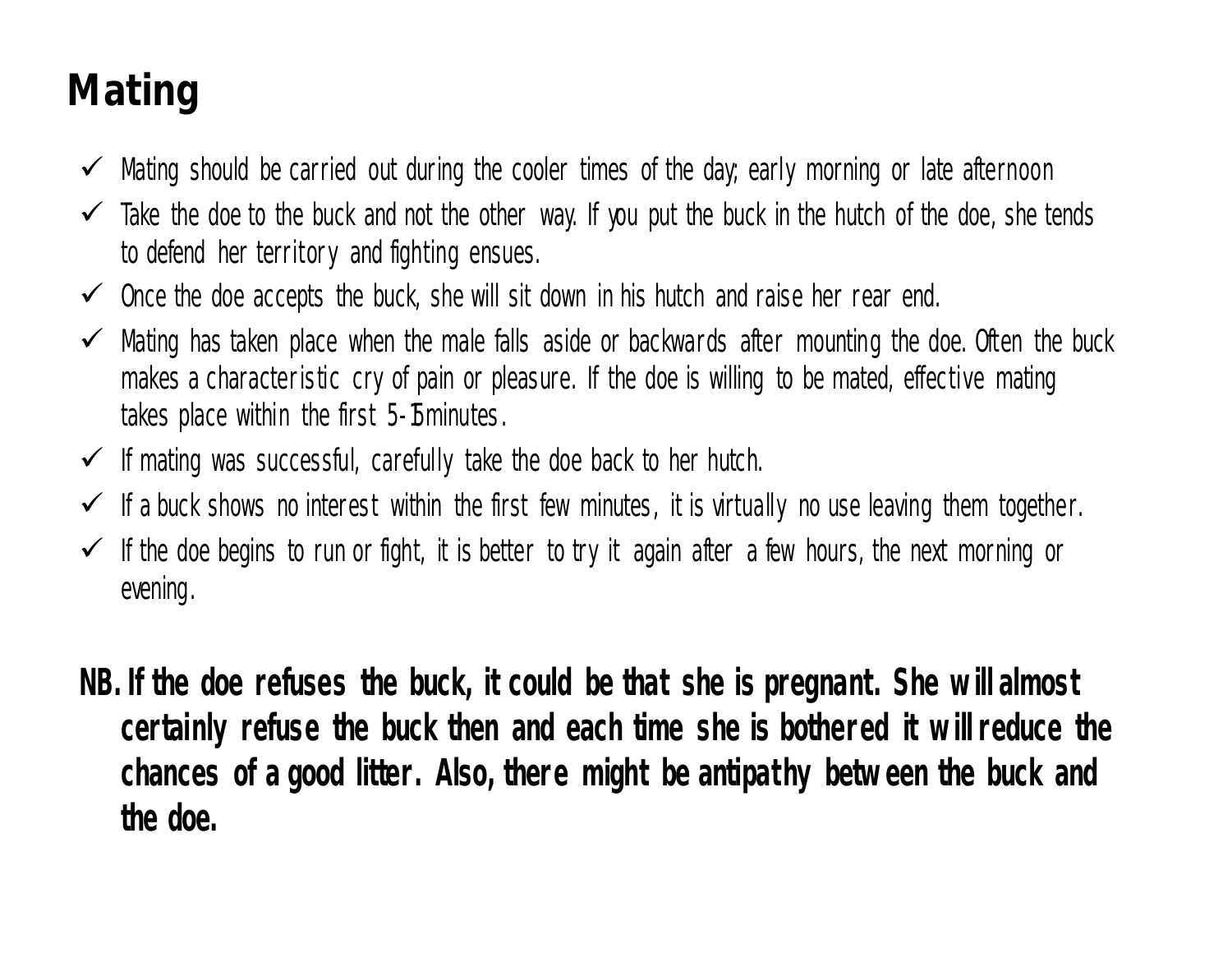#### **Pregnancy & Signs of Pregnancy**

- Two weeks after mating, it will be noticed that the doe will become quieter, seems to eat less and sits with her abdomen resting nicely on the floor.
- She will start pulling out her fur to make a nest few days to '**kindling**' (act of giving birth in rabbit)
- Sometimes she fails to produce a litter after making a nest. If this happens about 2 weeks after mating, it is called '**pseudo pregnancy**'. This is a perfect time to breed her, she is willing and fertile right at the time of pseudo pregnancy.

**Signs of Pregnancy:** Requires some practice but there are some fairly clear signs:

- i. Her fur can easily be pulled out if she is pregnant.
- ii. During the last days of pregnancy, the **teats** become harder and somewhat red.
- iii. The udder will begin to swell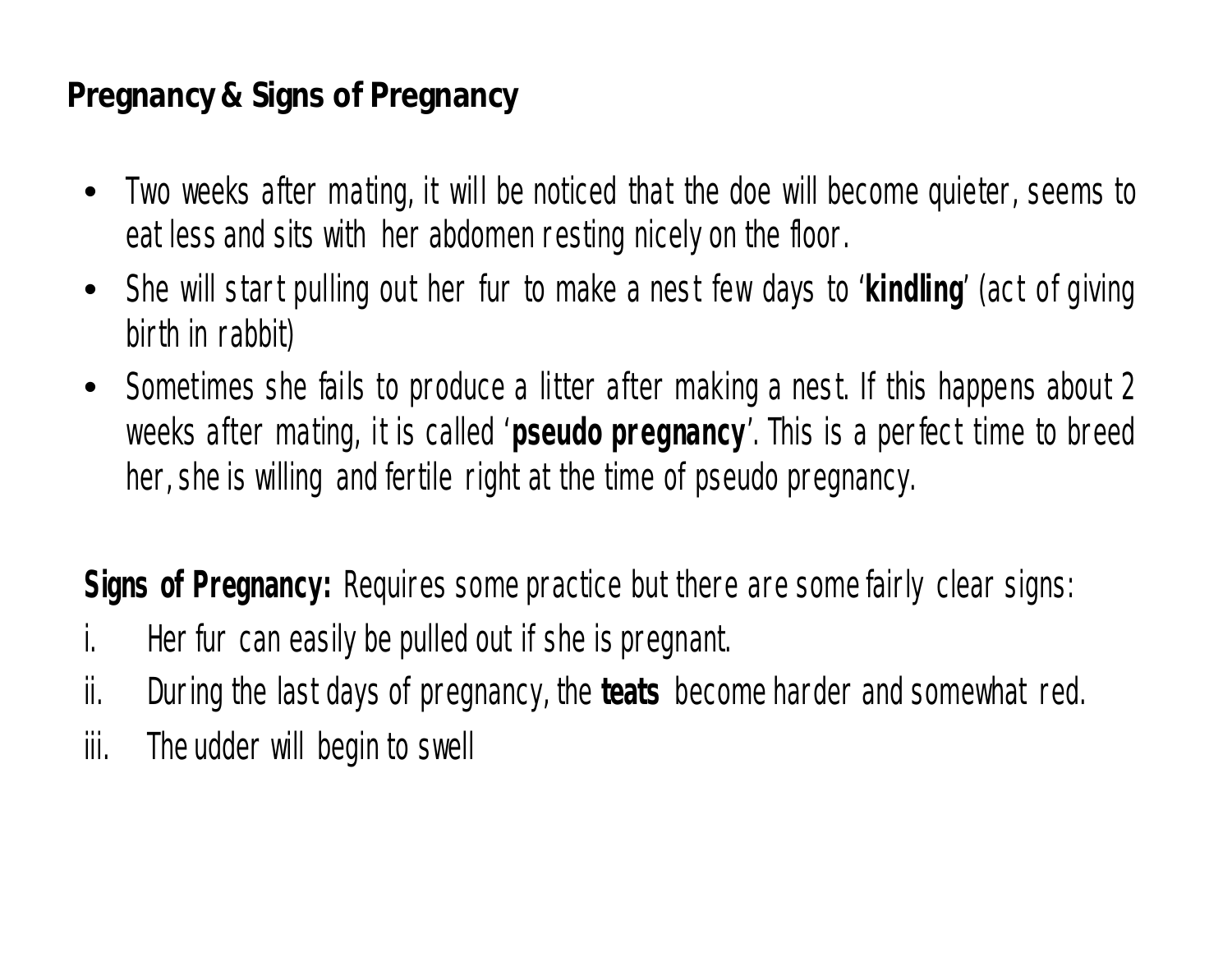#### **Methods of detecting Pregnancy**

- The best method is '**palpation'** but it requires a great deal of practice.
- $\Box$  Once the doe is pregnant, after two weeks one will feel hard things like marbles in the upper side of the abdomen. These become progressively larger until one might be able to feel the form of an embryo.
- Another method is '**test mating**'.
- $\Box$  This is done by putting the doe with the buck again 12 days after mating. If she refuses, the first mating has almost certainly worked out well. If she is willing again, the buck can repeat the servicing. *This method has the very small risk that an already pregnant doe gets mated again w ith the possibility of starting another pregnancy halfw ay through the first*. This '**super pregnancy**' occurs occasionally.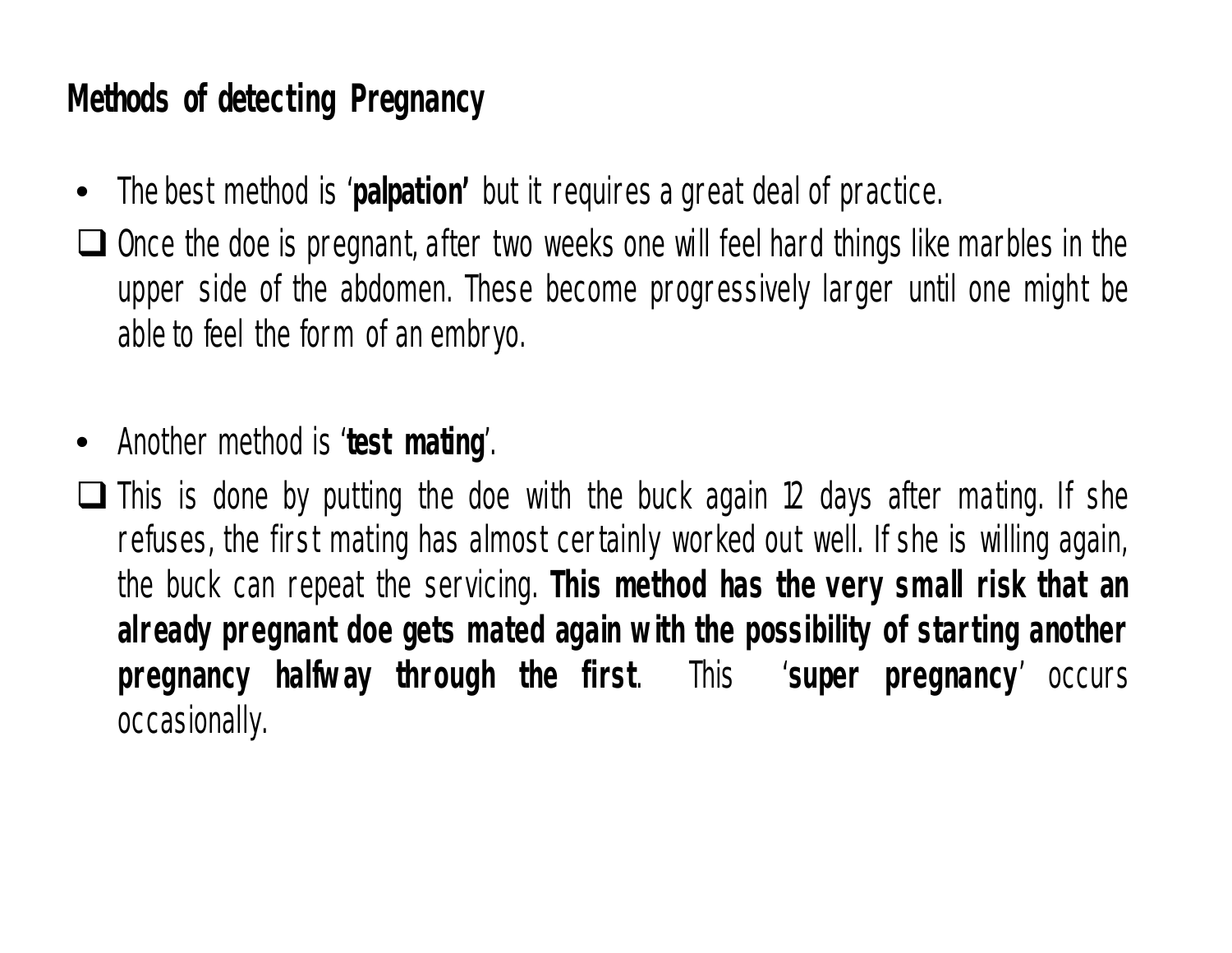#### **Kindling & Mother Care**

- About 4 weeks after mating (ascertained that the doe is pregnant), a nest box is put in the maternity hutch in which kindling can take place.
- The doe should be fed appropriately and allowed time to rest.
- **Reasons for Cannibalism (flesh eating) in Rabbits**
- $\checkmark$  A scared doe may eat her young
- $\checkmark$  Nodrinking water, lack of mineral salts, etc.
- **NB.** If a doe continues to eat her young after the second litter, it is better to kill her and eliminate this bad behaviour.

#### **Handling of Kits**

- $\checkmark$  To handle the newborn, wash your hands first since the smell of dogs, cats or rodents may upset the mother. You will need to rob your palm with onions or spread sweet smelling powder on the kits and on the noseof the mother.
- $\checkmark$  After about 3 weeks, the nest box can easily be removed. Weaning takes 4 weeks but should not be later than 6 weeks. Milk production by the mother stops at this time.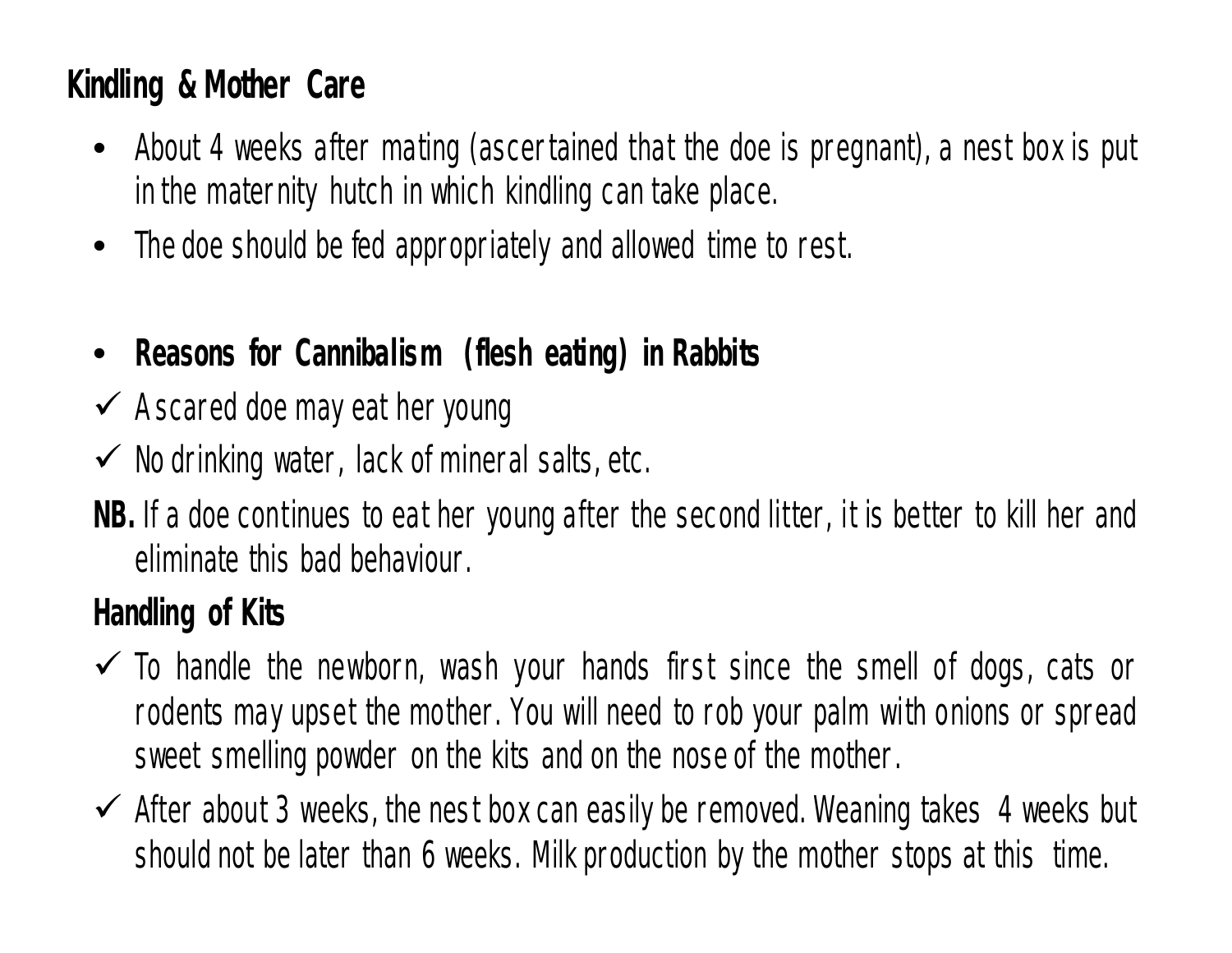#### **Mating after Kindling, Raising the Kits & Fostering**

#### • **Mating after Kindling**

- The doe can be re-mated the very day of kindling and she is likely to be pregnant. Though, results might be disappointing e.g. the litter will be smaller, lighter and with a higher rate of mortality.
- **It is better to re –mate 3-4 w eeksafter kindling.**

#### **NB. It is advisable to mate tw o does at the same time because of fostering.**

#### • **Raising the Kits**

- I. Clean the hutches every day with water.
- II. Handle the kits in the proper way.
- III. Separate the bucks fro m the does as soon as possible after weaning.
- IV. After mating the first time, each doe should be given separate hutch.
- **Fostering:** No more than 3 young rabbits should be given to a foster mother, the maximum age difference between the foster doe's litter and the fostered litter should be 48 hours; and fostering should be within 5 days of kindling.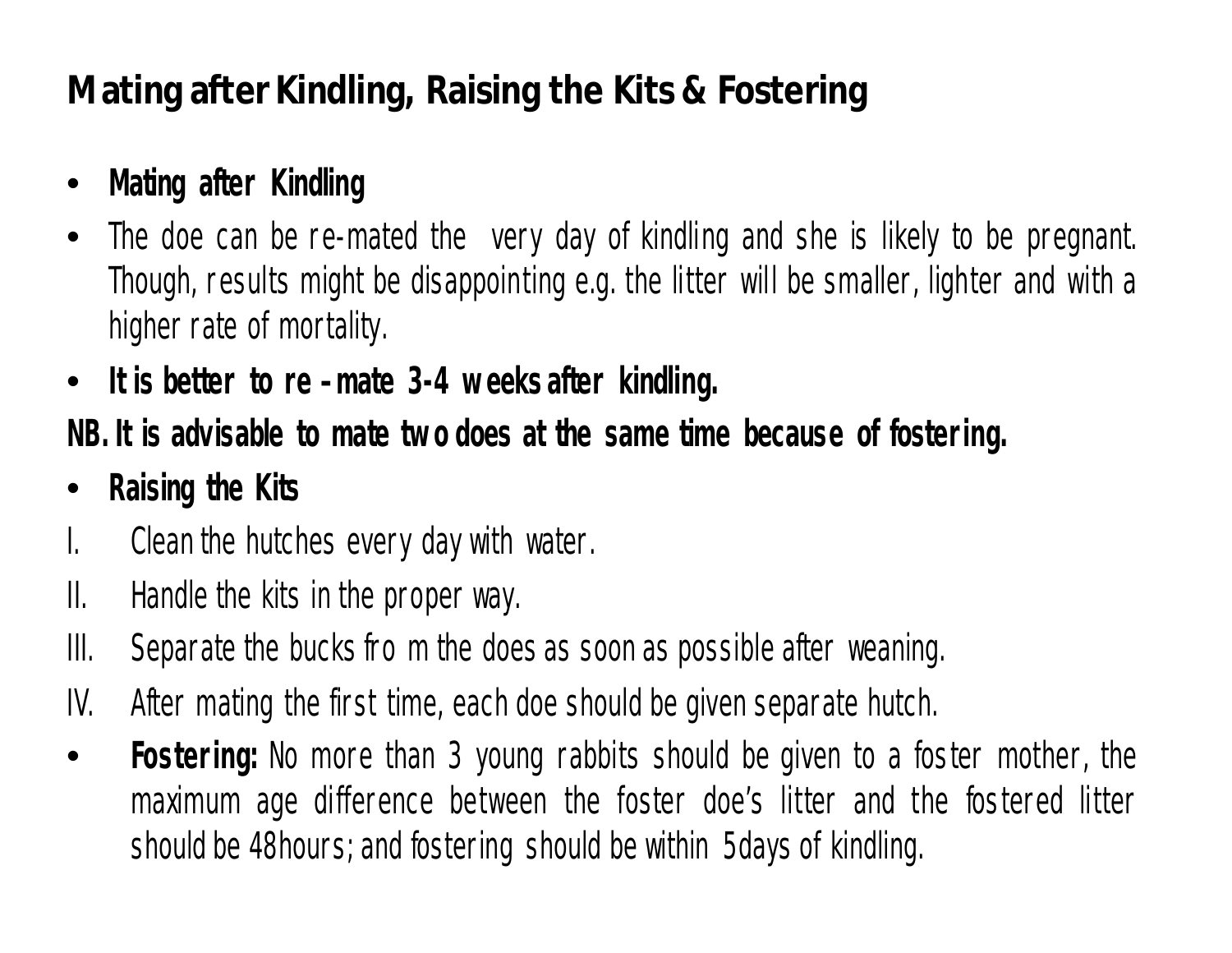#### **Housing**

- There are two main types of housing in rabbitry, viz.;
- 1. Amain building known as 'Stable'
- 2. Individual Hutches
- **The Stable:** the main building under which the hutches are placed. It is constructed with the following in mind:
- **A. Rain:** Designs depend on the wind direction. A large overhang is made to prevent rain and sunshine. The walls may be closed or open.
- **B. Temperature:** Extremes of temperature can be tempered mainly by planting trees around the stable in order to decrease the amount of heat that enters, provide shade and lessen the impact of rain and wind.
- **C. Humidity and Fresh air:** Warm air ventilation holes might be necessary if there is not much wind blowing. Avoiding piling up manure and urine around the stable.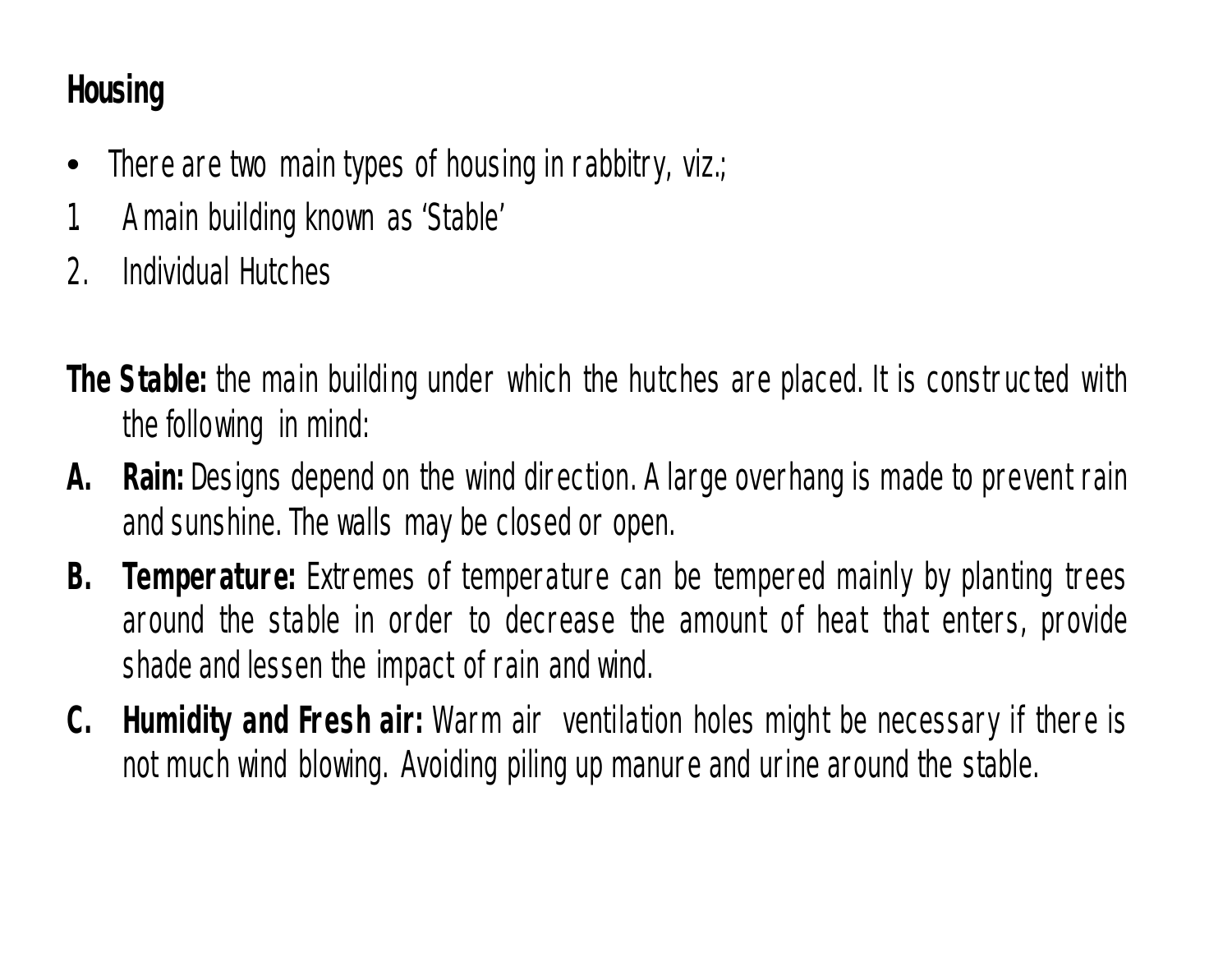# **The Individual Hutches**

- These are needed whether there is a stable or not.
- Many designs are possible but the following should be taken into account:
- $\triangleright$  A favourable microclimate
- $\triangleright$  Protection from predators
- $\triangleright$  Easy handling
- $\triangleright$  Easy to keep clean

*NB. Each rabbit needs 0.7sqm cage space. The standard size is 75cm depth x 75cm front width. The cages are arranged in double rows (3m space) down the centre of the stable*

#### **The Maternity Hutch & Nest Box**

The **maternity hutch** houses the nest box**.** It is larger than the individual hutch.

The nest box could be; open-type, half-open or close-type nest boxes.

Sizes of the nest box vary with the size of the breed.

| <b>Breed type</b>   |                 |    | $L_1$ (cm)   $L_2$ (cm)   W (cm)   H <sub>1</sub> (cm)   H <sub>2</sub> (cm) |    |
|---------------------|-----------------|----|------------------------------------------------------------------------------|----|
| <b>Medium breed</b> |                 | 30 |                                                                              |    |
| Large breed         | 30 <sup>°</sup> | 35 | 25                                                                           | 1h |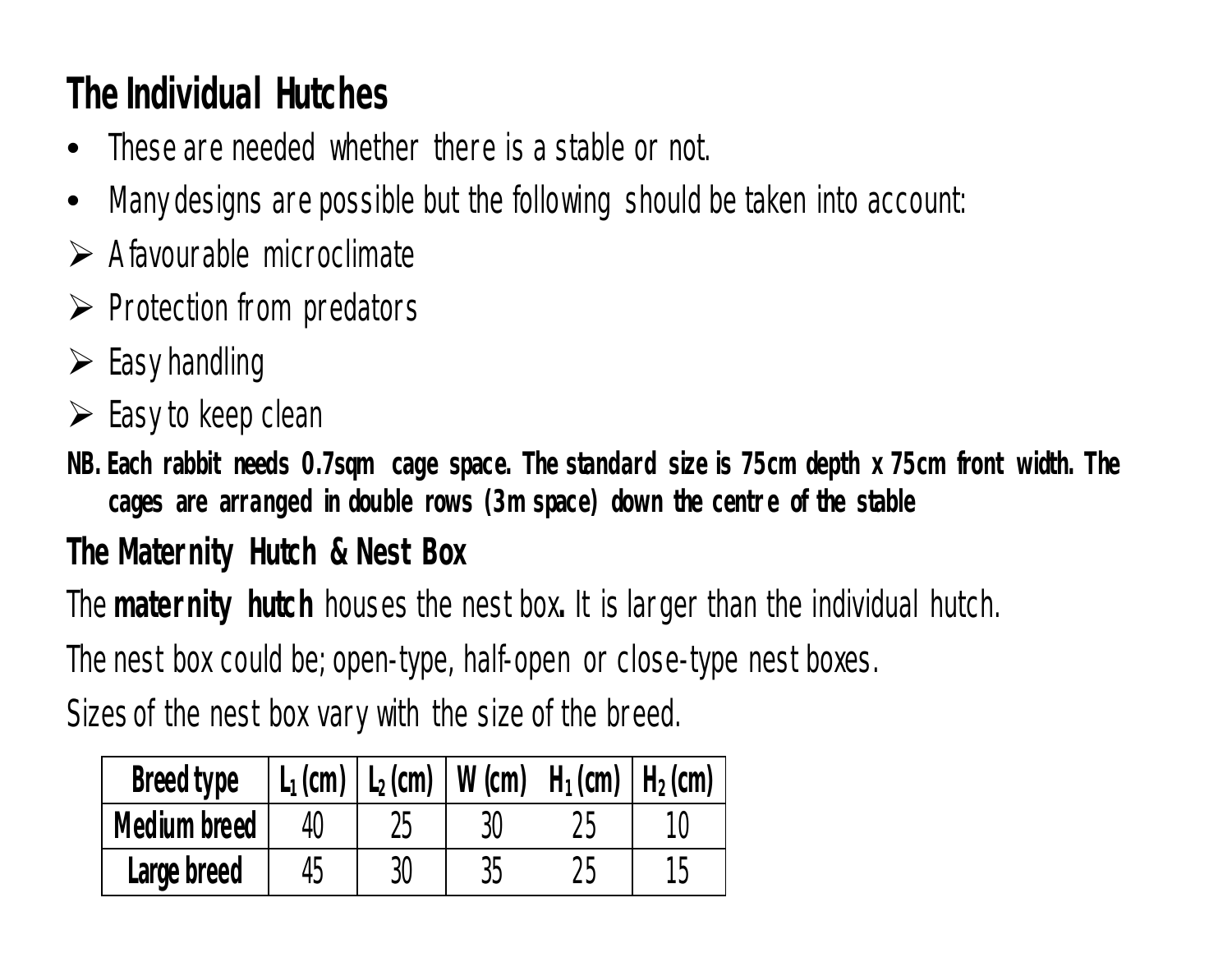#### **Water Requirement & Feeding**

- With proper care and equipment, clean water should be and can become a routine.
- One watering point is sufficient for 10 to 15 rabbits.
- *Term paper: Describe the various feeding and drinking equipment used in rabbit production (Photographs needed)*

# **Feeding**

Proper feeding will influence the rabbit's growth, fertility and health.

It depends on the sate of production.

One feeding rack is enough for 10 rabbits, at most two are needed in case the pellet flow in one gets blocked. The suggested daily portion is as shown below:

| <b>Class of rabbit</b> | Quantity (g) |  |  |
|------------------------|--------------|--|--|
| <b>Buck</b>            | 85-112       |  |  |
| Doe                    | 85-112       |  |  |
| *Pregnant doe          | 168-224      |  |  |
| Lactating doe          | $\leq$ 454   |  |  |
| <b>Fryer</b>           | Ad libitum   |  |  |
| ᆚ<br><br>. L.          |              |  |  |

\*Increase gradually throughout pregnancy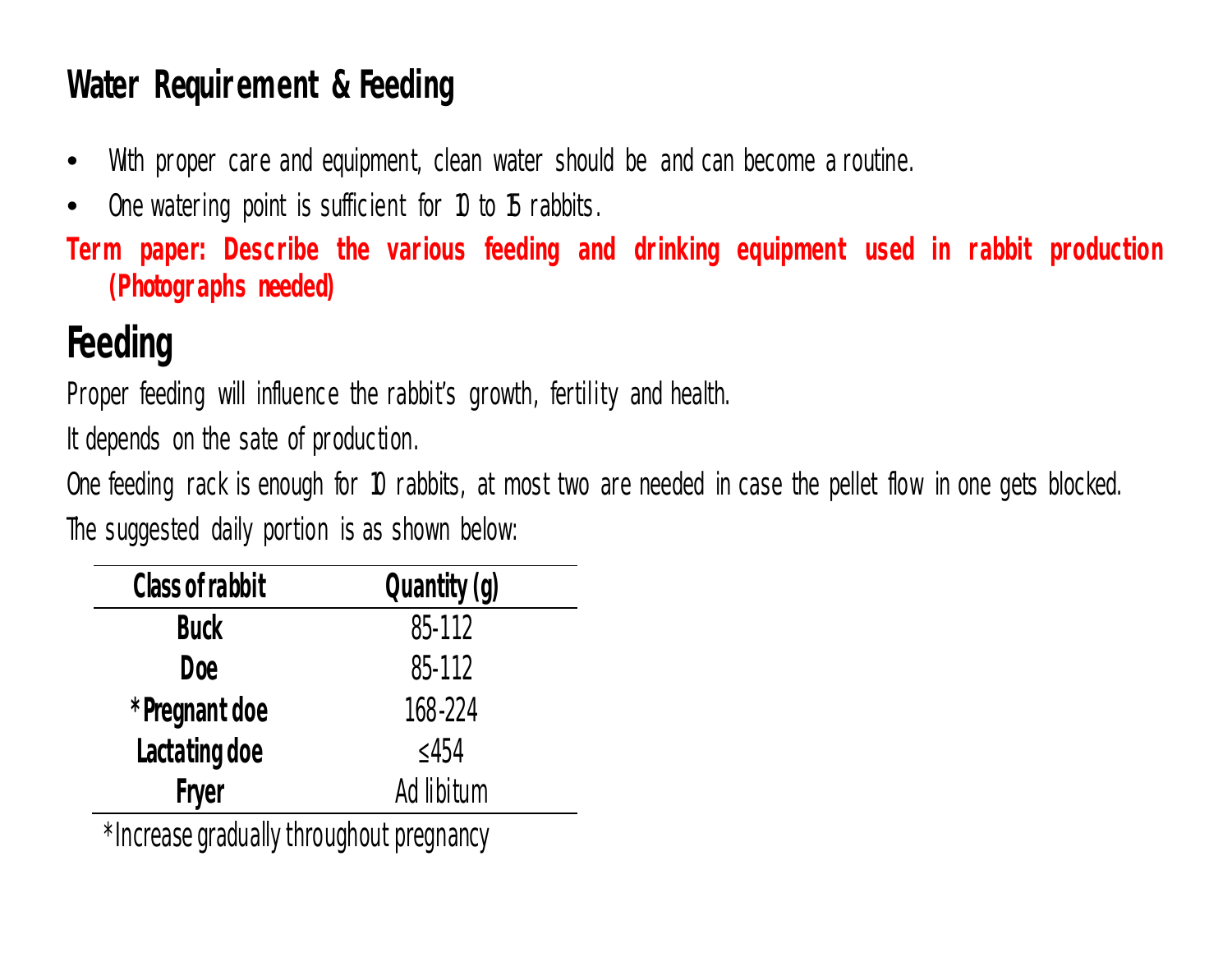# **Practical Remarks on Feeding**

- $\checkmark$  Do not change feed suddenly.
- $\checkmark$  Do not get desperate if animals don't like seemingly good feed at first glance.
- $\checkmark$  Greens should not be too wet to avoid diarrhoea.
- $\checkmark$  Do not feed more than they will eat. Remove old mouldy/dusty feed.
- $\checkmark$  Cooking the feed will probably not justify the effort.
- $\checkmark$  A good feeding method is to give concentrate during the day and feed greens overnight. This is done to avoid attracting rats during the night time.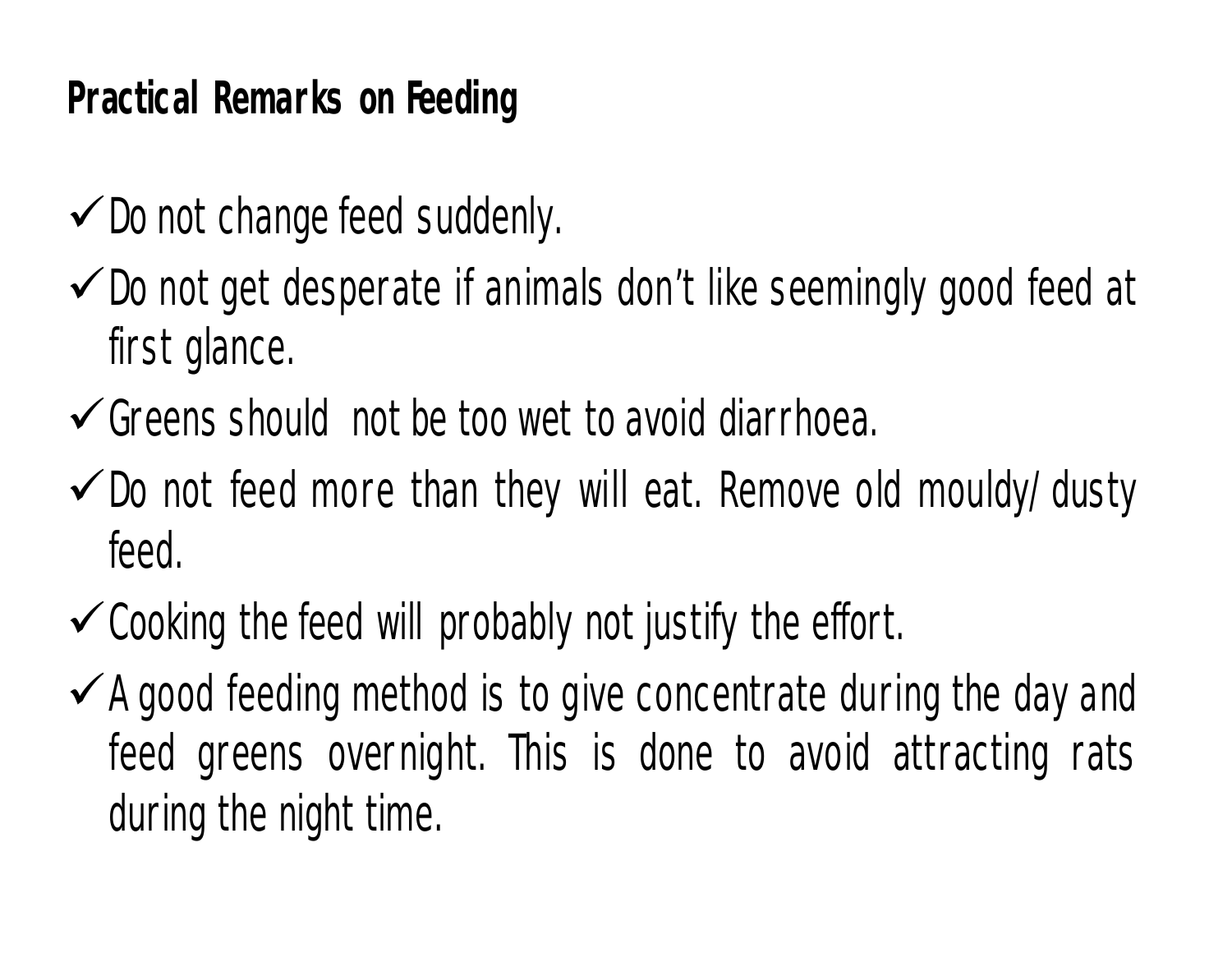#### **Types of feed**

- Aside balanced pelleted feed which contains 3-35g DM per kg of live weight per day given to the rabbit, the following wild and cultivated plants are suitable for rabbit feed:
- *Amaranthus spp. Mimosa pigra*
- *Arachis hypogea Panicum maximum,* etc.
- *Cocos nucifera*
- *Daucus carota*
- *Ipomea batatas*
- *Leucaena leucocephala*
- *Tridax procumbens*
- *Sorghum vulgare*
- *Vigna sinensis*
- *Zea mays*
- *Solanum tuberosum*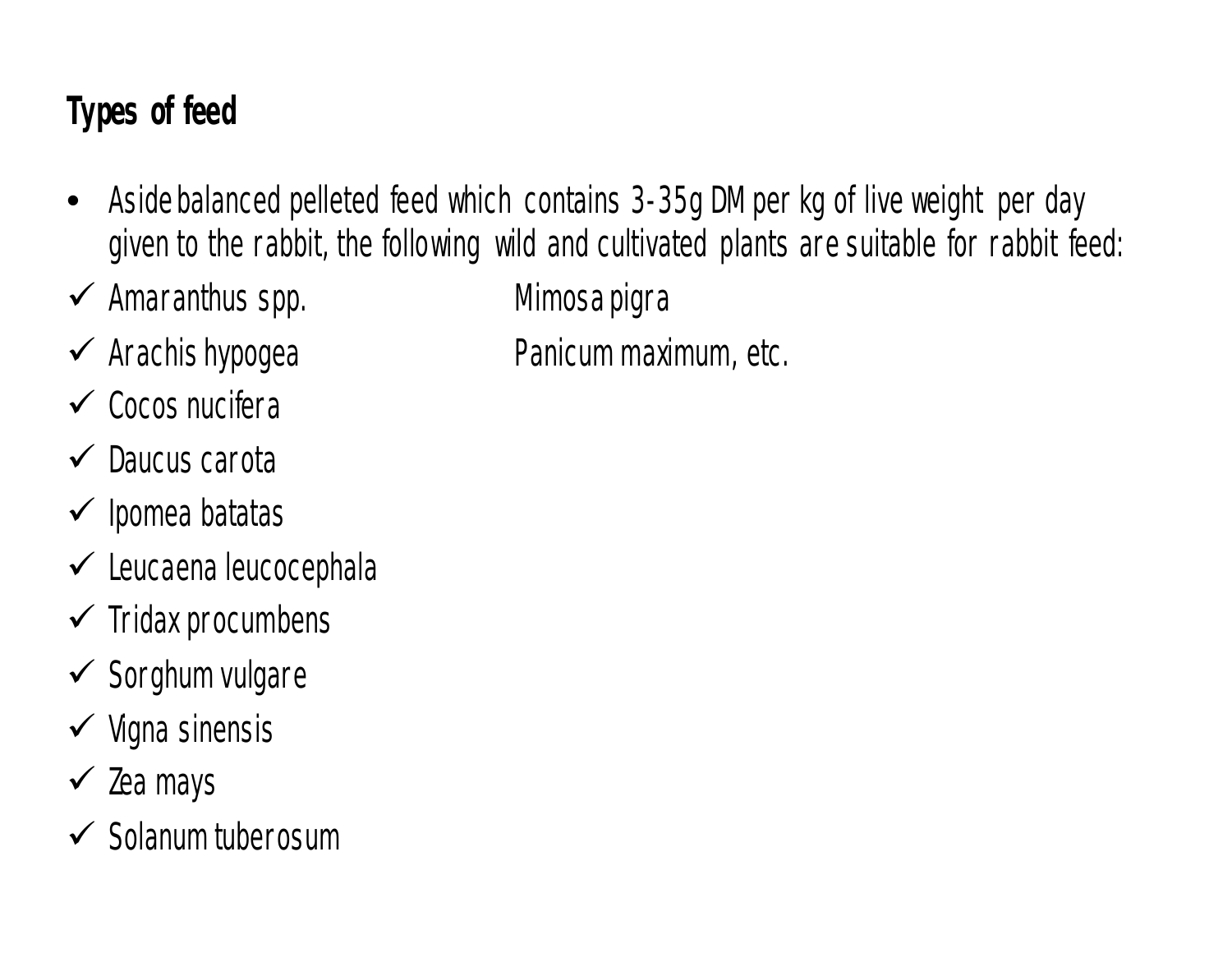# **Handling of Rabbits**

- Rabbits should be handled gently. **They must never be lifted by their ears**.
- A rabbit can always be picked up by the skin of the shoulders.
- For rabbits weighing under 1kg, one method is to pick them up and carry them by the saddle just above the hindquarters, using thumb and index finger (see picture in the next slide).
- If the rabbit is heavier, it is best to take it by the skin fold around the shoulders, but if it has to be transported or shifted for more than 5 or 10minutes, it either be supported with the other hand or be carried on the forearm with the head in the bend of the elbow (see picture in the next slide).
- If it struggles and cannot be controlled, it is best to just drop it so it will fall on all fours and then pick it up again within 2-3seconds.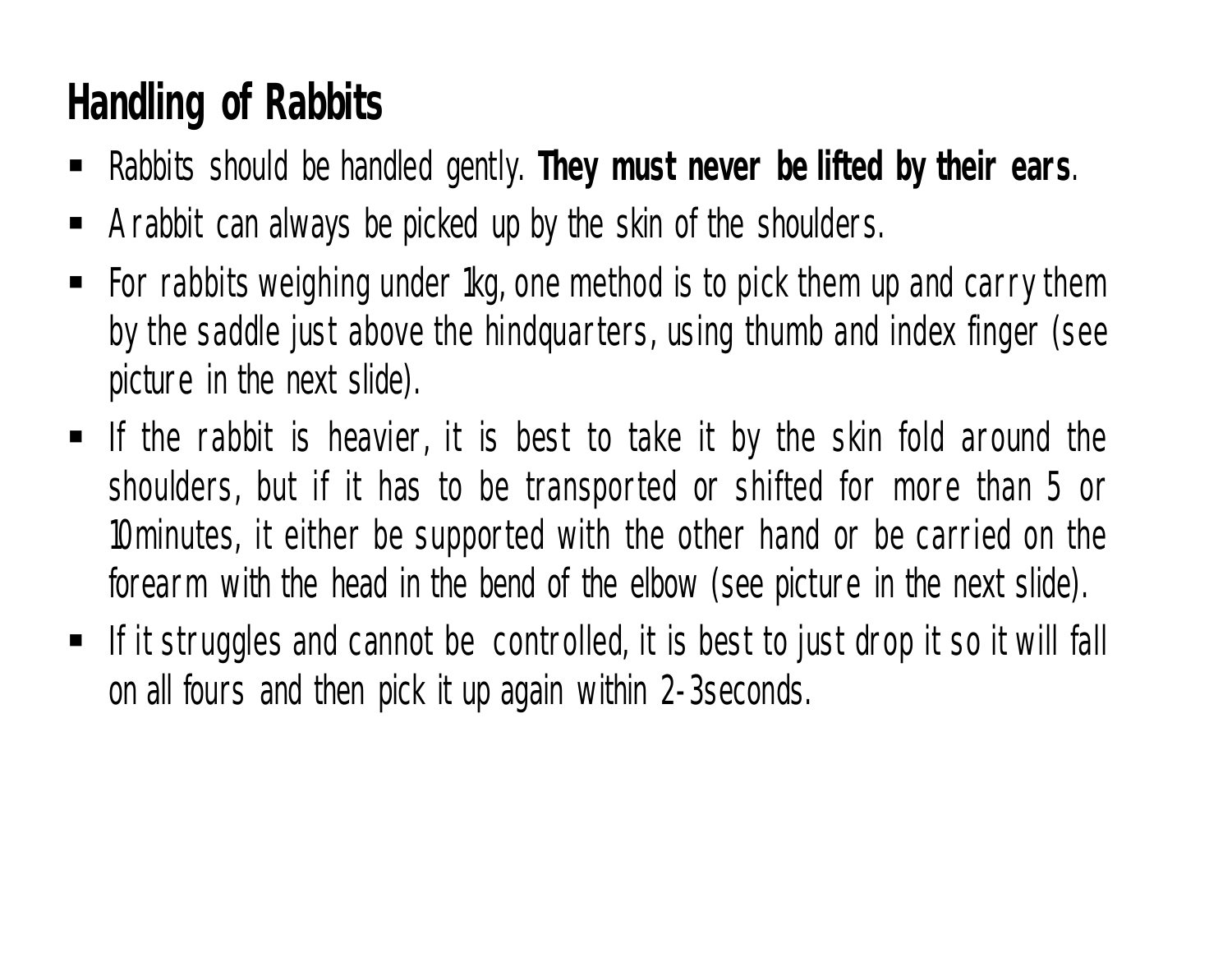# **Pictures on how to handle rabbits**



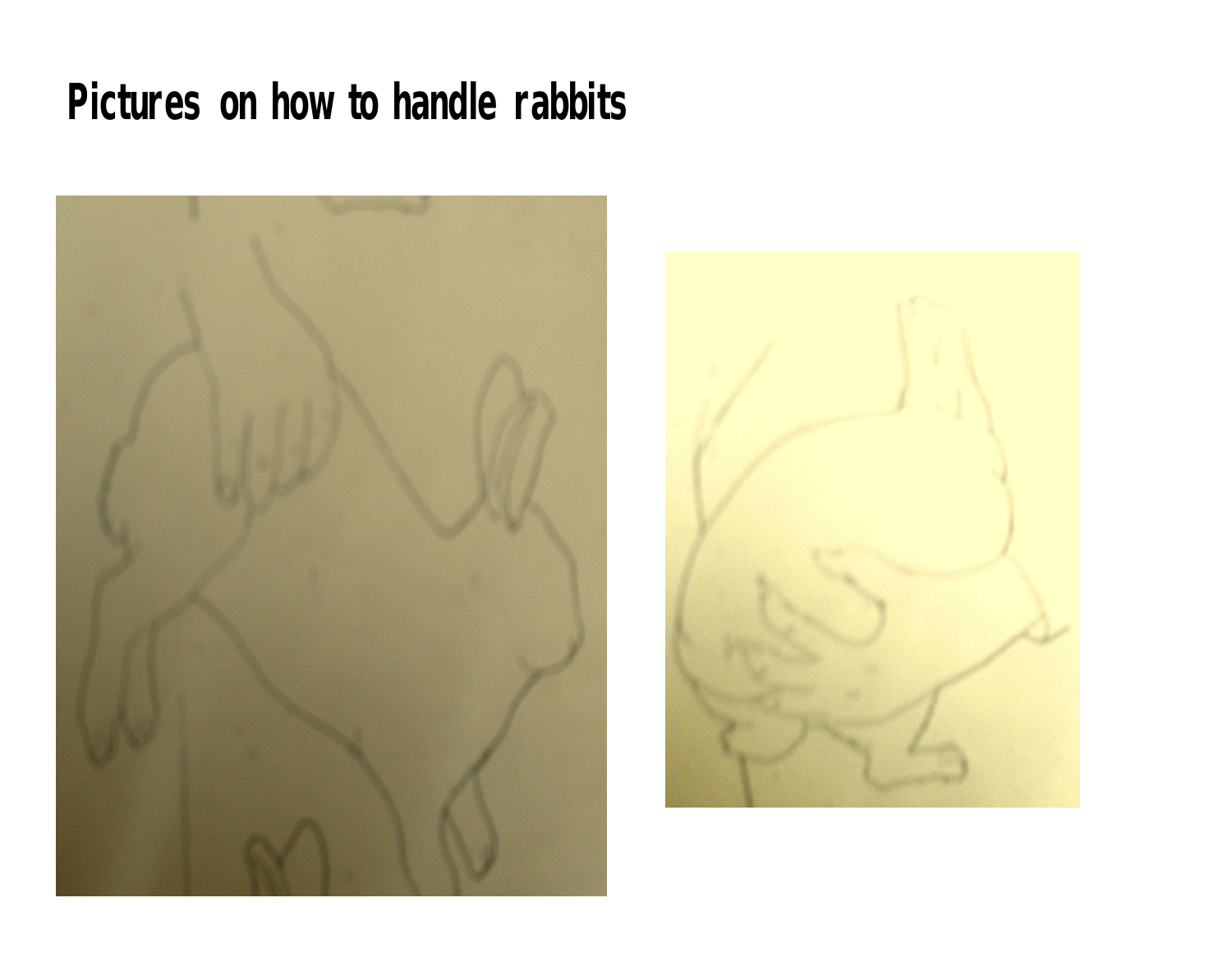#### **How to handle rabbits**

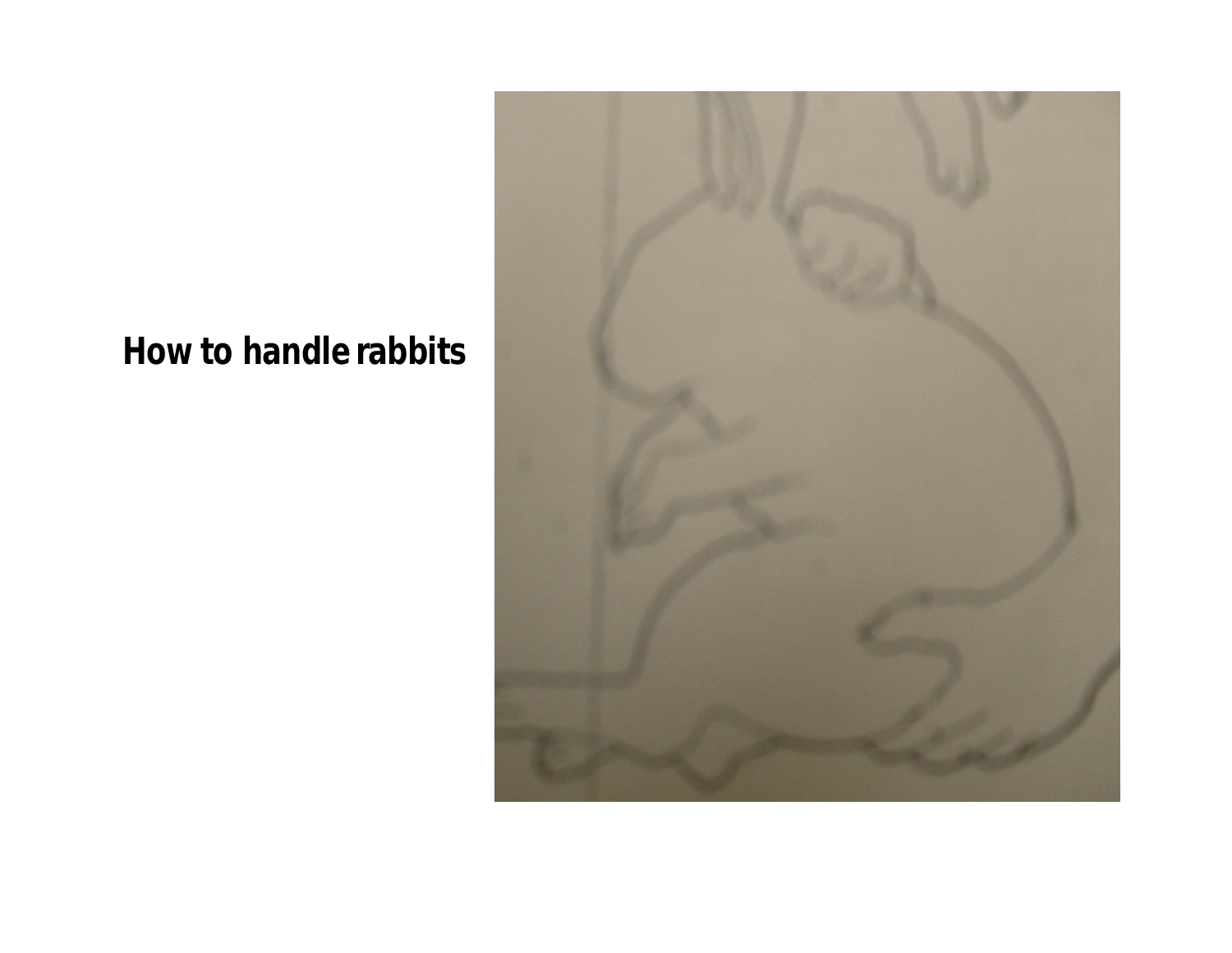# **Identification of Rabbits**

#### **Individual Identification:**

Each rabbit is assigned a number which will appear on all documents concerning the rabbit and on the rabbit itself. Ways of identifying individual rabbit are:

- $\circ$  Rings: a numbered ring is attached to the hind leg just above the hock. The risk of losing the ring is high.
- o Clips: numbered clips are attached to the rabbits' ears. These clips are made of metal or plastic. The risk of losing these clips is also high.
- $\circ$  Tattooing: Small holes are punched in the rabbits ear spelling out numbers or letters, and these are filled by rubbing in a special ink. A well made tattoo lasts throughout the rabbits' lifetime.

#### **Cage Identification:**

All the cages in the nursery section of the management unit (mother cage) is numbered and this number appears on the records. It is much easier than the individual method and it is used on rabbit farms which keep records but do not breed selectively.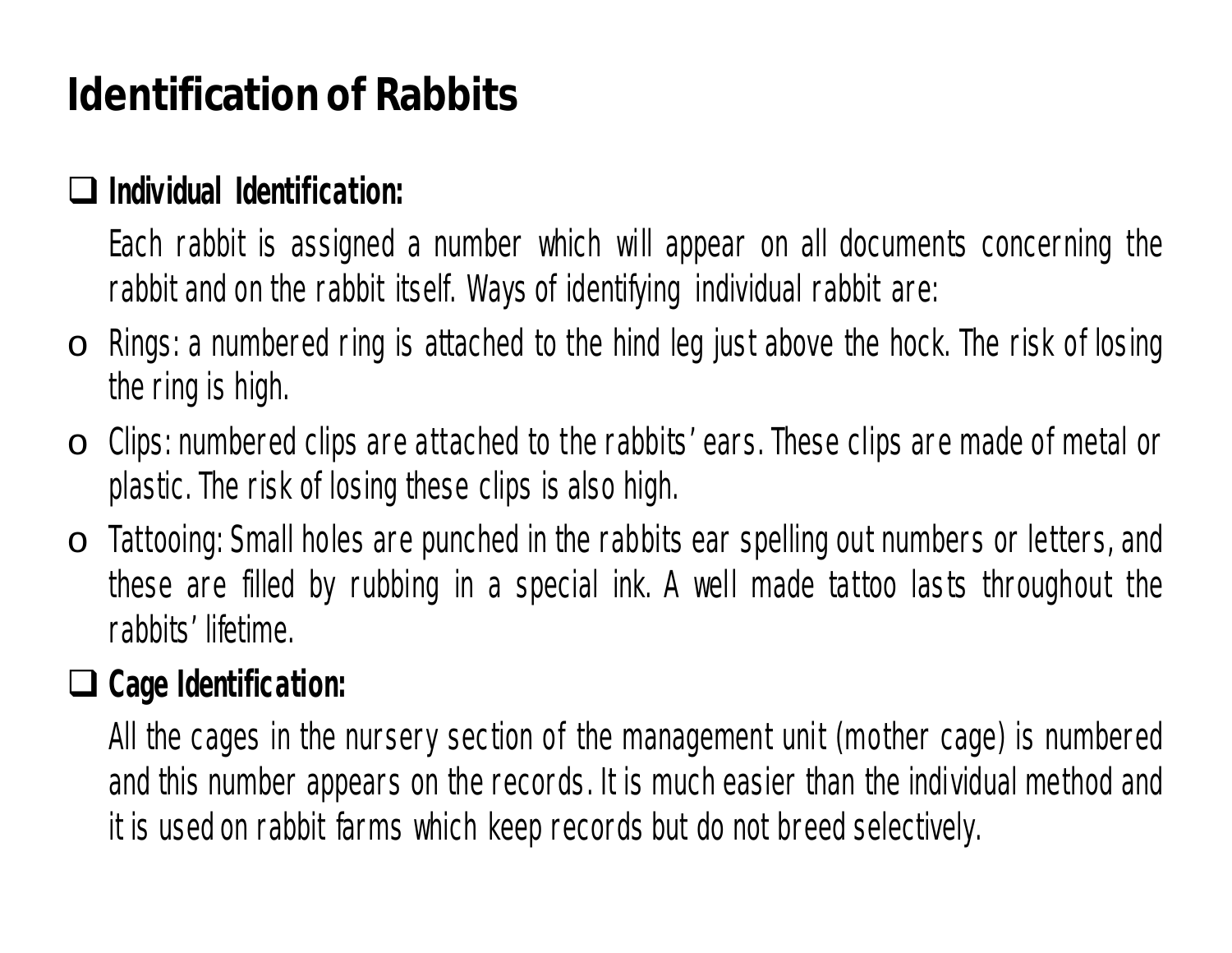## **Record Keeping**

- A daily record book is essential in almost every kind of production.
- The record to be kept include:
- 1. Breeding records: date bred and breed used, buck and does bred.
- 2. Kindling records: Does that kindled, date and number kindled (numerical size of the litter), number alive and number dead.
- 3. Weaning records: number of weaned rabbits, date and weight of weaned rabbits.
- 4. Record of sales: Average weight at market time and age of kit at the weight, expenditure (including utilities) and income.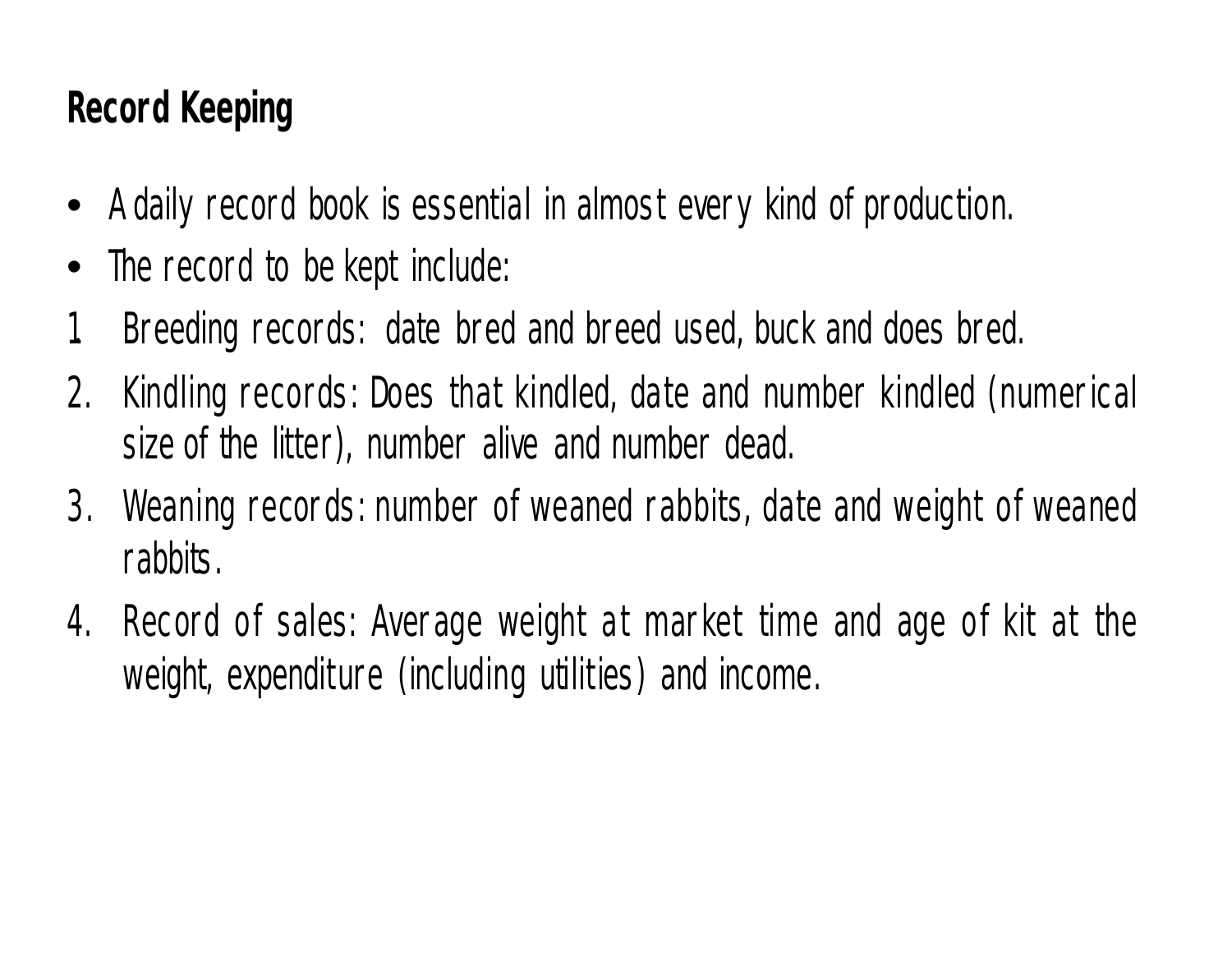# **Coprophagy in Rabbits**

- This is a phenomenon practiced by the rabbits. It is the consumption of soft faecal pellets and in which the rabbit recirculates a part of the feed through the body. This is made possible by its possession of large hind gut '*Caecum*'.
- Rabbits are thereby referred to as *'pseudoruminant'*
- This phenomenon depends on the integrity of the digestive flora and is governed by intake rate. It begins about 8-12hours after the feeding of rationed rabbit,s or after intake peak of rabbits fed *ad-libitum.*
- It begins to function in young rabbits (domesticated or wild) at the age of about 3weeks when the start eating solid feed in addition to mother's milk.
- Considering the fact that some parts of the intake may be recycled once, twice and even three or four times and depending on the type of feed, the rabbit's digestive process lasts from 18 to 30 hours averaging 20hours.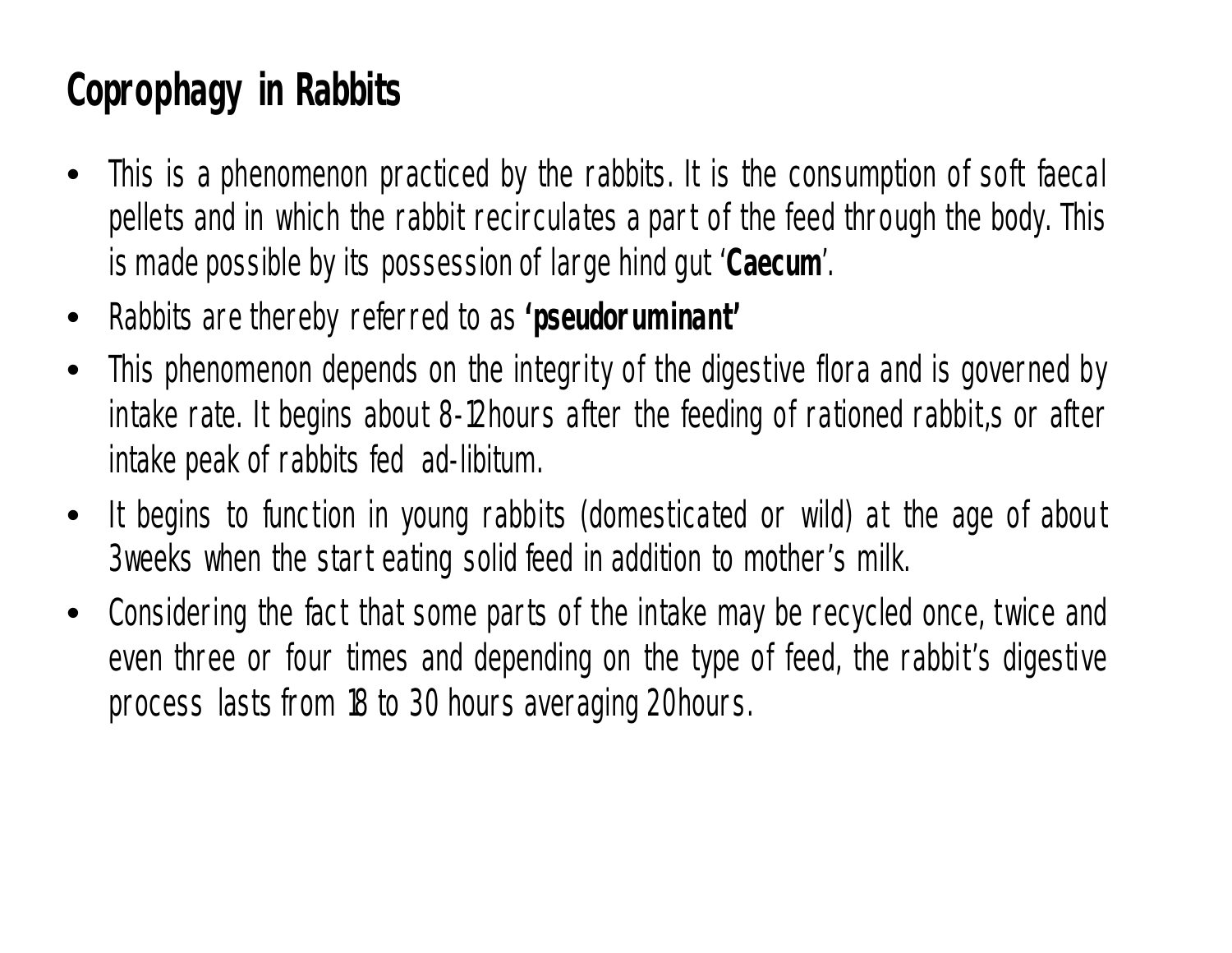# **Common Diseases of Rabbits**

- **Foot Pad abscesses**: this starts as a barely visible swelling which can be felt by palpating. The skin becomes thick (parakeratosis) and scabby. Infection is latent and the sores may bleed.
- **Buck Teeth**: This prevents the upper and lower incisors from touching and so they do not wear down. The incisors keep growing and eventually prevent the rabbit from eating. Buck teeth may be hereditary (jaw malformation) or the results of injury (teeth broken against wire mesh). Treatment consists of cutting the teeth with sharp pliers right down to the gums every 15-21days.
- Ear and Skin Mange: (Mange is a parasitic disease caused by mites (*Psoroptes* and *Chorioptes*) and frequently complicated by bacterial infection. The middle ear may then beaffected, causing '*w ryneck*'.
- Ear canker or mange is very common. The symptoms are external *otitis* and yellow or brown scabs in the ear canal. The scabs become waxy and invade the whole ear. The inside of the ear becomes scaly. Treatment with glycerine, iodized oil, cresol oil are effective with frequent application.
- $\checkmark$  Skin mange is less common. It is only found in poorly- managed rabbit farm.